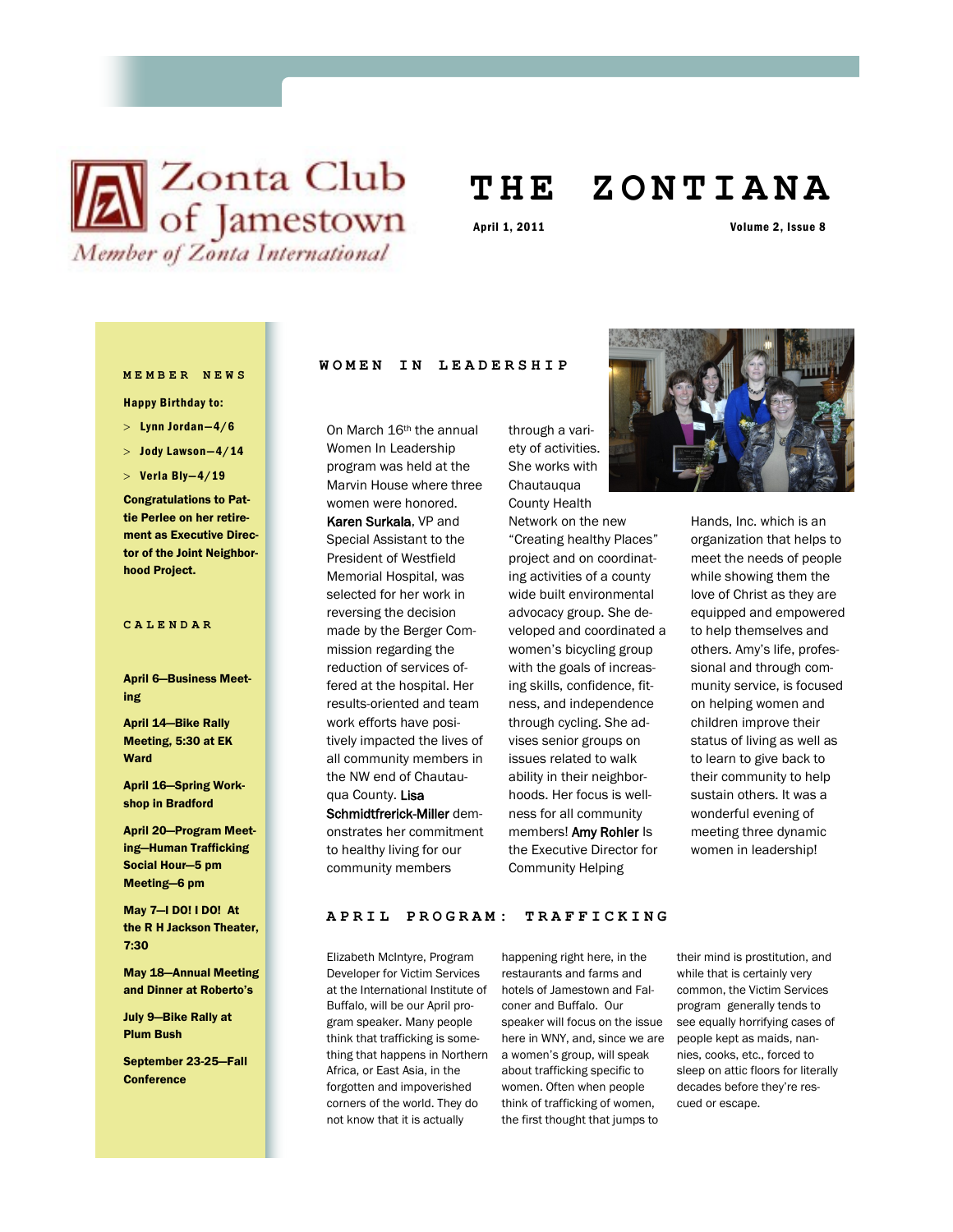

### **Z C L U B N E W S**

Our Z Club members at the Job Corps were an active group this year. Below they are pictured in front of their dormitory Christmas tree with



the donations purchased and collected which were given to Elinor's

House in Dunkirk. The picture at the right shows them taking part in the Jamestown Christmas Parade.

Unfortunately, their advisor, Janet Forbes, has left the Job Corps. Without her leadership and considering the short amount of time students are there and can participate, the Job Corps has recommended discontinuing the club. We are very



grateful to Sandra Lewis for her dedication to this project and hope to find another high school that is willing to sponsor a Z Club in the near future.

### FIND OUT HOW TO HELP ZONTIANS IN JAPAN

29 March 2011

Dear Zontians,

I know that all of you have been really concerned about the tragedy that has affected parts of Japan following the earthquake and Tsunami and now the

nuclear issue. I advised you that the Board had been working with District 26's Board on ways we can support District 26 at this time. District 26 has put forward a solution which is available to those individuals who wish to support Japan. Details of this solution are available on Zonta.org.

Warm regards,

Dianne K. Curtis Zonta International President

| SPRING<br>WORKSHOP       |
|--------------------------|
| APRIL 16,<br>2011        |
| <b>PENNHILLS</b><br>CLUB |
| <b><i>RRADFORD</i></b>   |

### I DO! I DO! IN CONCERT MAY 7

Zonta Club of Jamestown has committed to selling tickets for the May 7th production of "I Do! I Do!" at the Jackson Center theater. Bob and Irene Tereberrry will provide the program with our own Gale Svenson-Campbell as accompanist. Our club will pay the royalties for the musical, and the rental of the theater, which totals \$700. If we sell all 200 seats at \$15 each, we will earn \$2300 for our club.

We can have any kind of raffle or basket raffle/Chinese auction to earn more money. We can also sell refreshments that night, and have a display about Zonta and all the good things we do. The tickets for that night will be available at the April business meeting on Wednesday. Gale also has a poster available for us to print and distribute.

Gale says, "I think you will really enjoy the show, and feel sure that any people you ask will also enjoy it. Even as we're practicing, I'm laughing, then crying, and I can't even see them (I have to look at the piano  $\cdot$ )  $\cdot$ 

Gale needs the help of some members to work on a committee, and all of us to help by selling tickets and attending.

If you need more posters, tickets, or information. let Gale know.

### I DO! I DO! In concert

Saturday, May 7 to benefit Zonta

Robert H Jackson Center **Theater** 

Curtain Time: 7:30 p.m.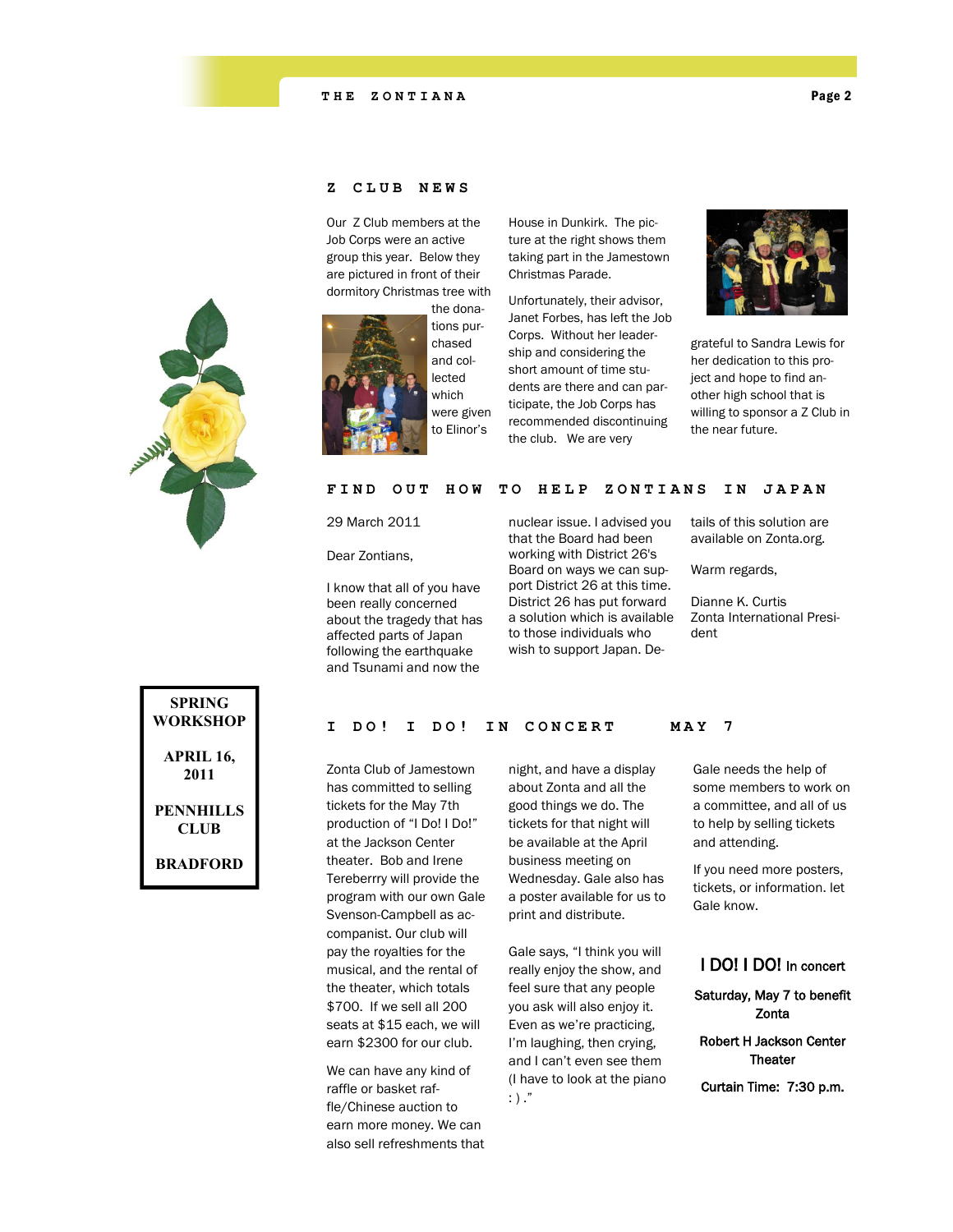### **CLUB BUSINESS**

At the April business meeting we will be voting on two important items.

Election of Officers: President: Shauna Anderson President –elect: Bonnie DeJoy Vice-president: Sandra Lewis Secretary: Catherine Way Treasurer: Marsha Anderson Assistant Treasurer: Jean Schrader Directors: Cheryl Johnson-Scotty, Jody Lawson

### Dues increase:

Finance committee recommends that we increase dues to \$115 per year with the following rationale:

The dues paid to ZI will increase to \$83 plus \$15 to District for a total of \$98. If we collect \$100 that only leaves \$2 per member for the local General Fund. Our General Fund expenses for the year are \$ 2,735. Our general fund income without the dues is budgeted at \$2,668 this year –

(but that included \$576 from Chautauqua Day last year, which was an unusually large amount and one we shouldn't plan on every year. ) Going to \$115 will leave \$17 per member for the general fund for a total of \$731. Since the General Fund balance is currently at \$1600, we think that it is wise to increase the dues amount to \$115 now and avoid any shortfall.



### **UPDATE Y O U R R O S T E R**

Add the new member information below to your roster:

Cheryl Evan (Jack) 1641 Manchester Rd Jamestown, NY 14701 H—450-2404 W—338-0500 Email cevan@tanglewoodmanor. com

Ellen Munella (Robert) 328 Park St. Jamestown, NY 14701 H—664-7299 Email emunella@yahoo.com

Suzanne Olson 4827 N. Lake Rd., #11 Mayville, NY 14757 H—224-1019 W—484-2624 Email— Suzannem.olson@ gmail.com

### **THIS A N D T H A T**

The *Annual Meeting and Installation Dinner* will be May 18 at Roberto's at 6 pm. There will be more information and signups available shortly. \*\*\*\*\*\*\*\*\*\*\*\*\*\*\*\*\*\*\*

*Young Women in Public Affairs Award*

This year our club has nominated Emily Smith to the district for this award. Emily is a student at SWCS. Emily hopes to major in Education and minor in Spanish in college in hopes of one day becoming a bilingual or English as a Second Language teacher. She says that she "feels very passionately about staying active and giving back to my community whether it is serving the homeless, donating clothes, or even lending my time or physical labor."

Ever wonder what past articles you've missed from the Jamestown Post Journal regarding Zonta and our mission and ser-

\*\*\*\*\*\*\*\*\*\*\*\*\*\*\*\*\*\*\*

vices? Get on the web at www.post-journal.com and in the search field type in "Zonta" and you'll find over 5 pages, 98 entries (and growing!) all about our Club!

\*\*\*\*\*\*\*\*\*\*\*\*\*\*\*\*\*\*\*

Support the Team YWCA Child Care Flapjack Fundraiser Breakfast

Sunday, May 1, 8-10 am

Cost \$5.00

Applebee's on Fairmount Avenue